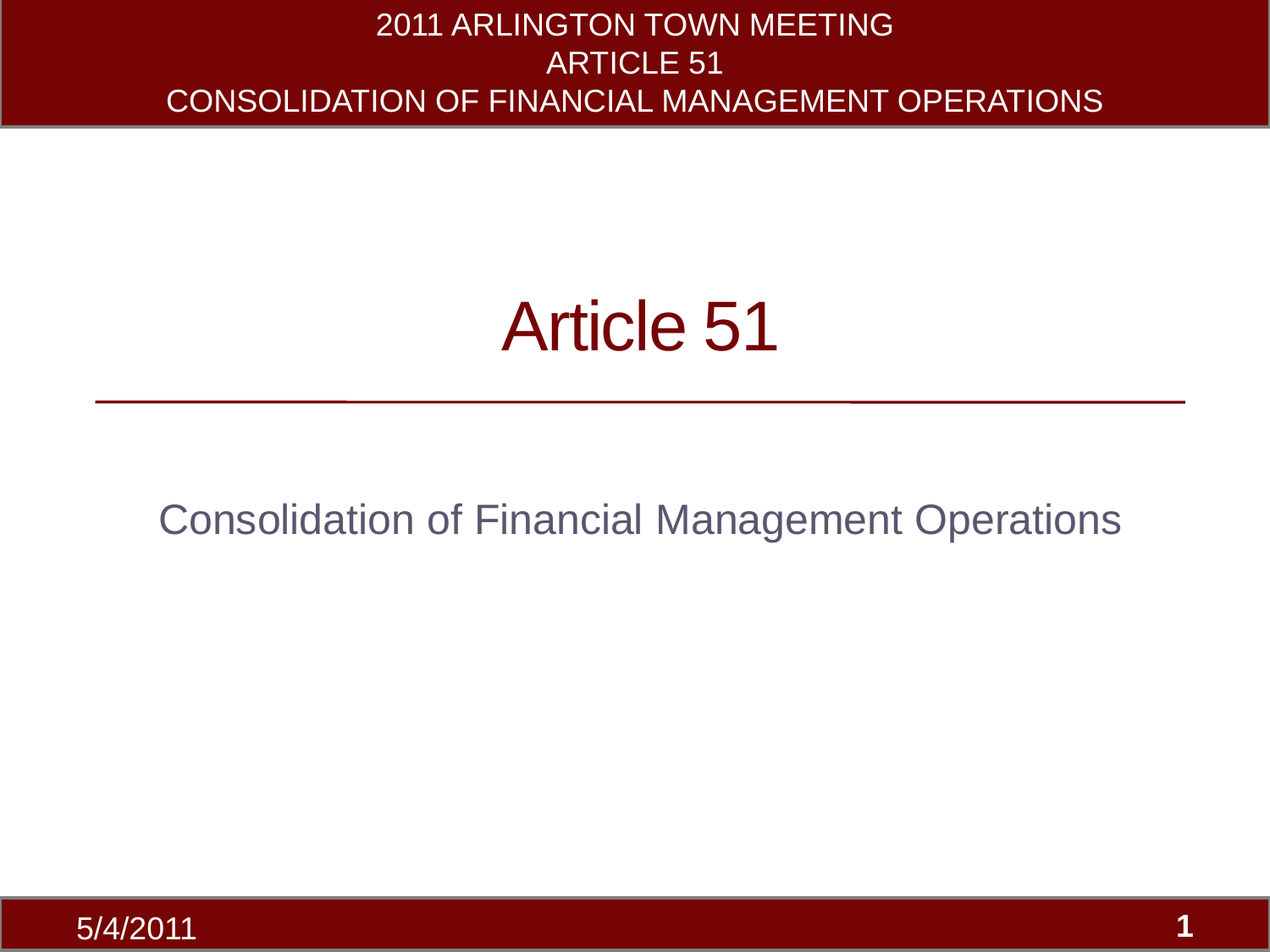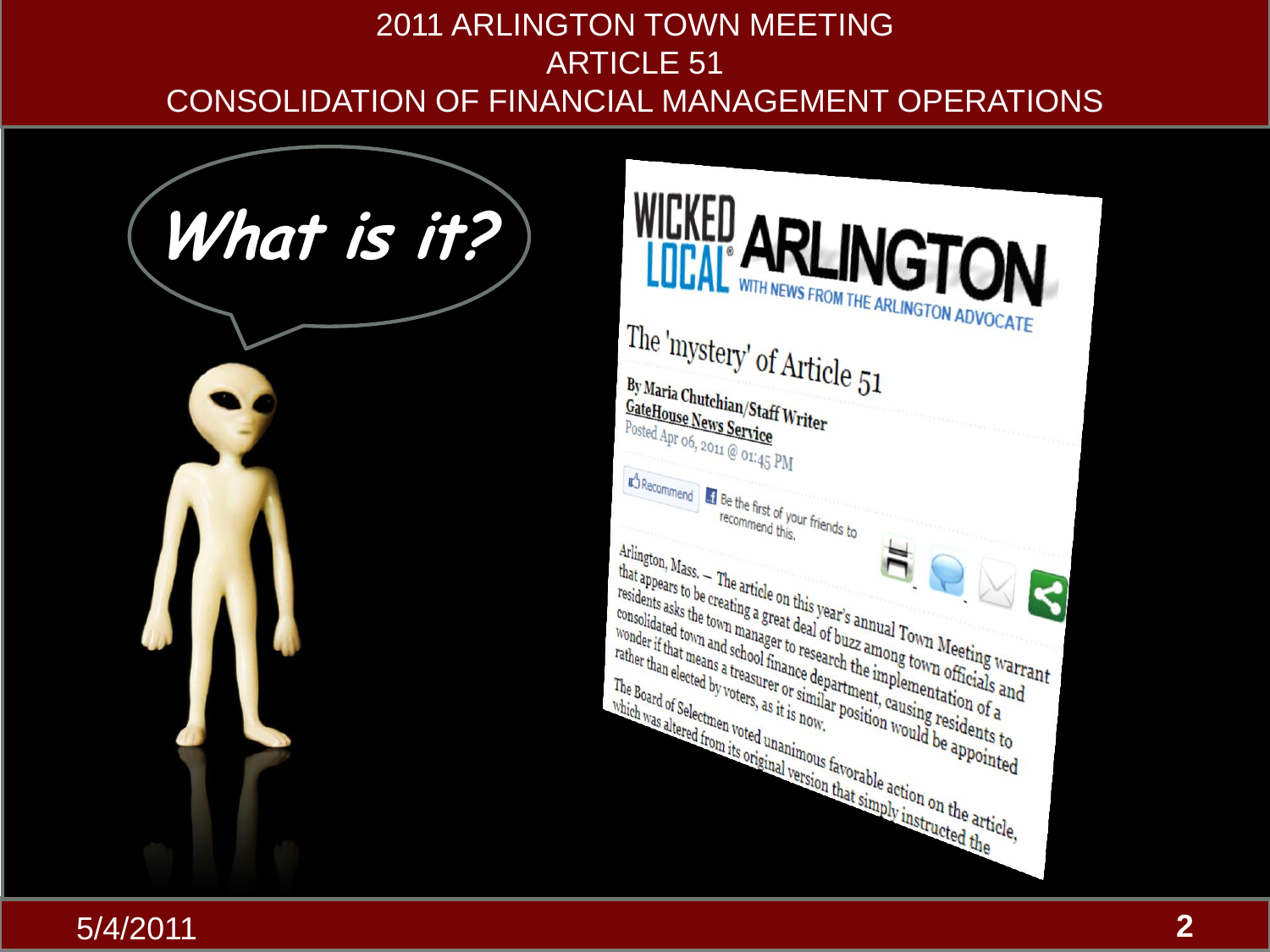### What is Article 51?

The intent of Article 51 is to eliminate the fragmentation of financial management operations by consolidating them into a single department managed by a Chief Financial Officer.

*Article 51 does not dictate any particular plan; that will be the product of the task force.*

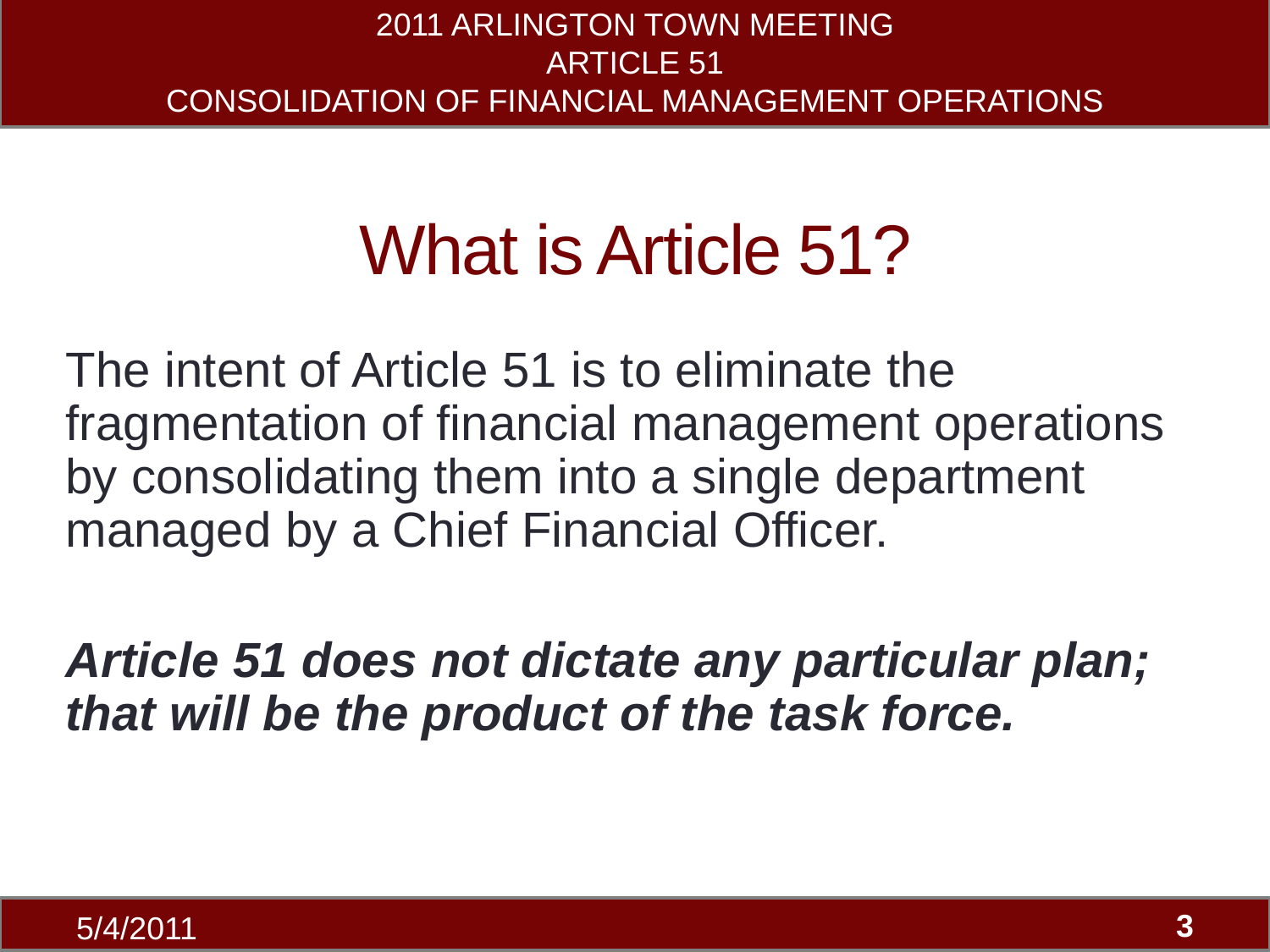# Why Me?

- •Experiences in Finance Committee & Information Technology Advisory Board.
- •Technology problem *NOT*
- Management problem *NOT*
- •*Organizational problem*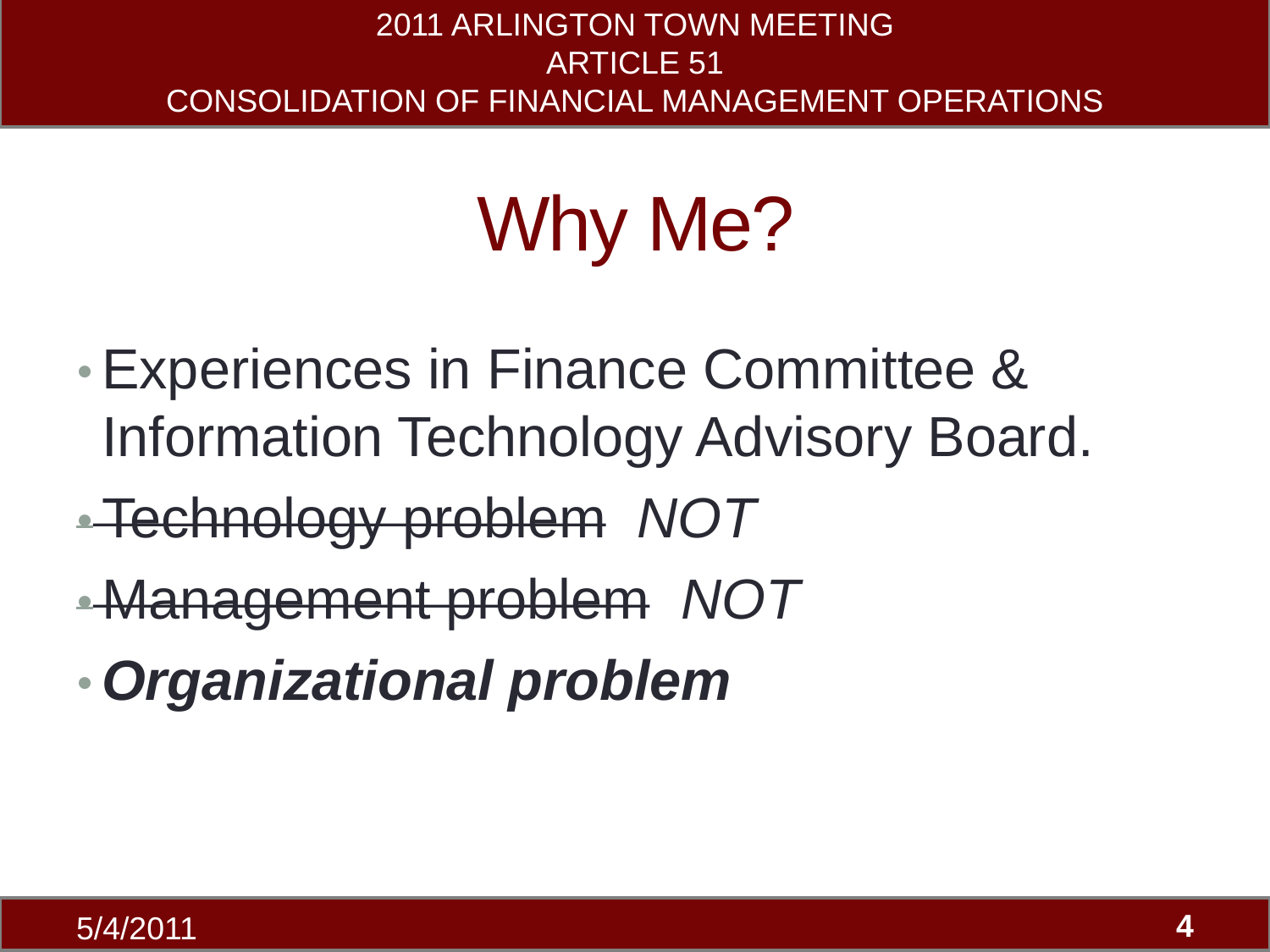## Why Now?

- We always need to consider every opportunity to use our (taxpayers') money more efficiently.
- Successes with IT consolidation, now Human Resources
- Reorganization Committee did not tackle it.
- *Not a direct response to last year's \$1,500,000 school deficit. However, a consolidated financial operation could have addressed this type of issue and other risks.*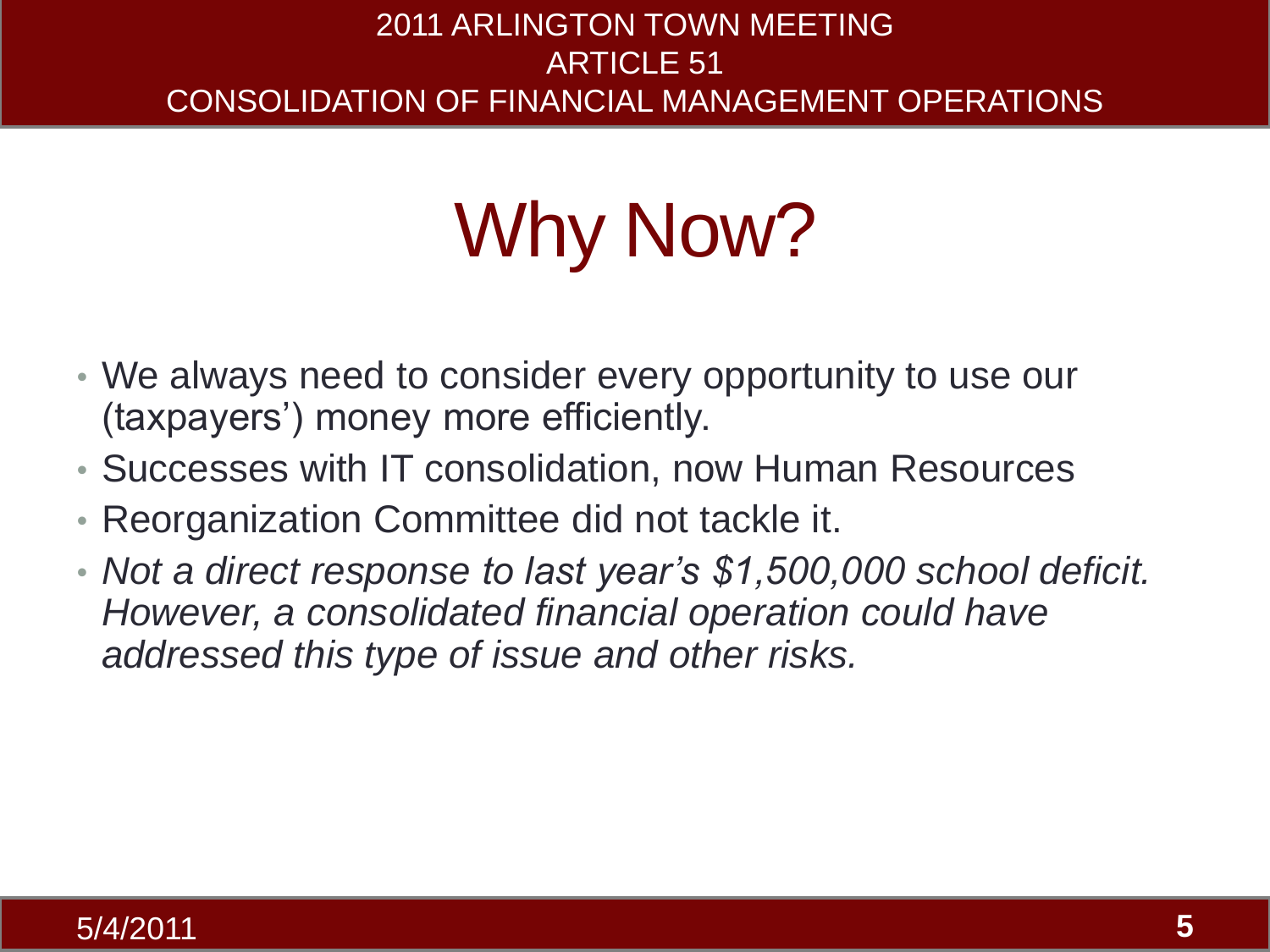

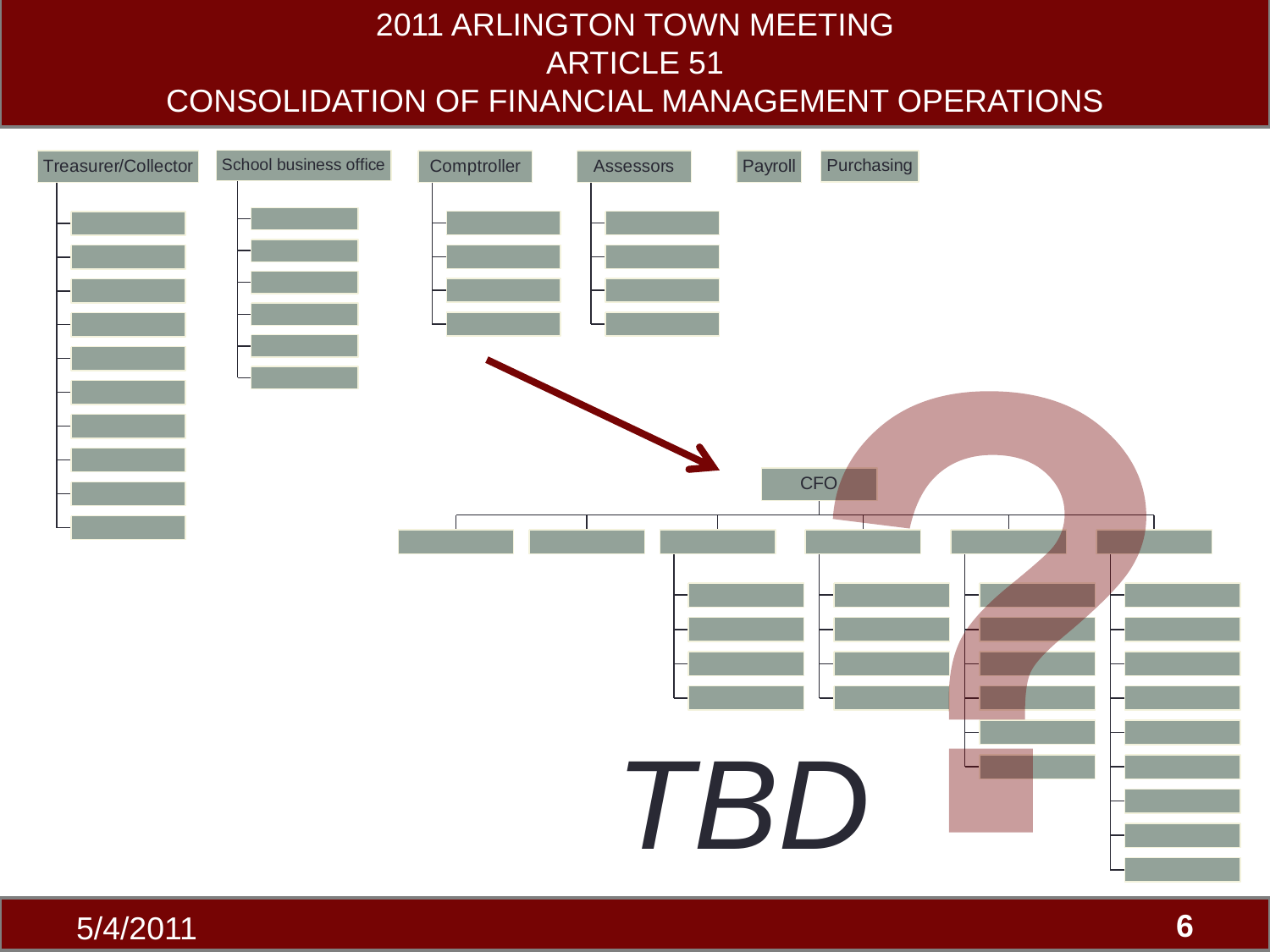### Problems Caused by Fragmentation

- Complexity
	- Lack of common budget & reporting formats
	- Incompatible software systems
- Inefficiency/Duplication
	- Unnecessary expenses, waste of scarce resources
- Organizational fragmentation leads to:
	- Silo mentality; promotes barriers to protect turf.
	- Poor communication between financial groups.
	- Lack of accountability who is ultimately responsible?

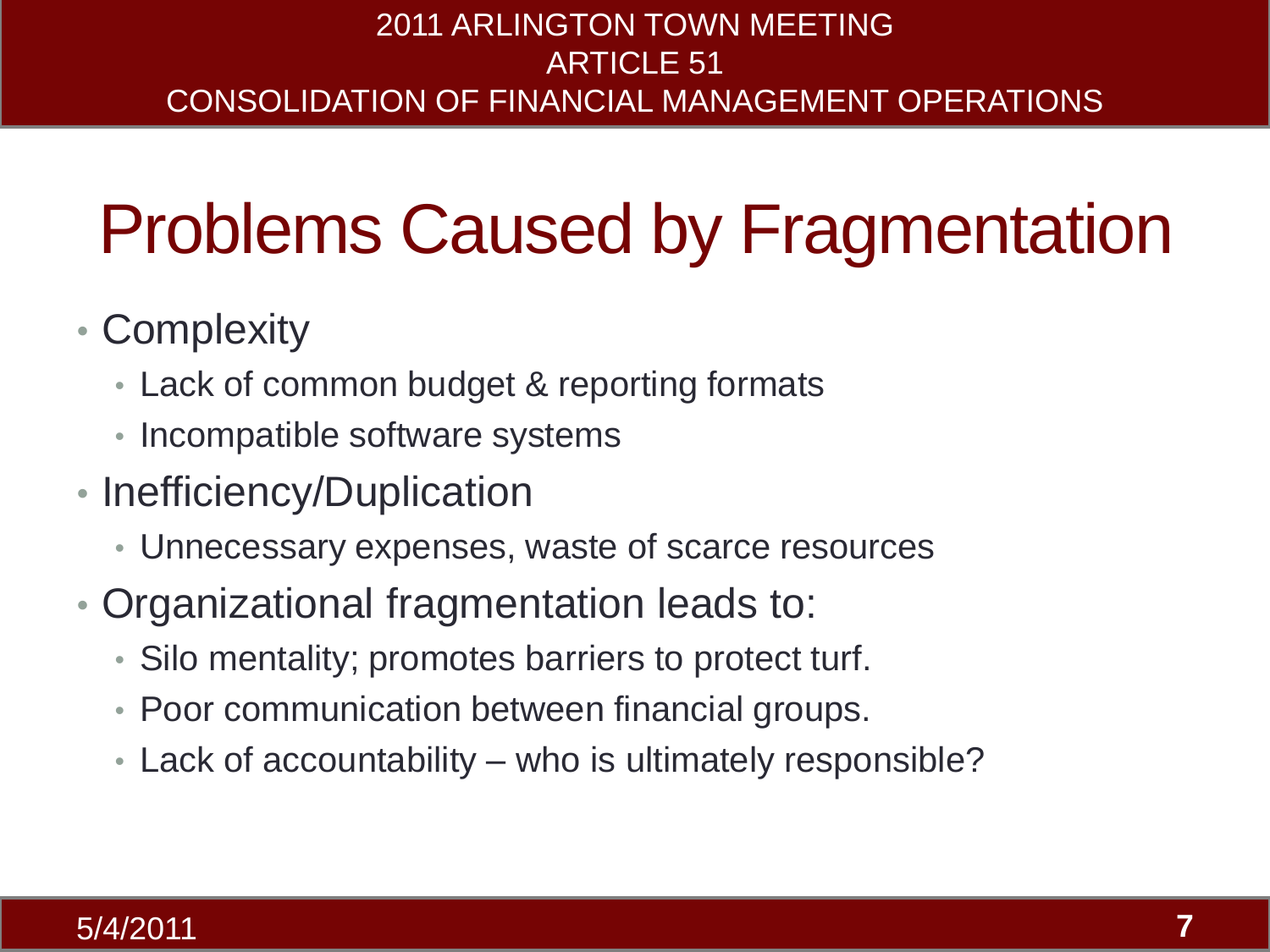### Benefits of Consolidation

- Simplicity/Streamlined Operations
	- Common shared tools (software, methods, equipment)
	- Better communication, transparency, consistency
	- Increased agility, acceptance of best practices, new tools
- Efficiency/Savings
	- Support larger "customer base," with fewer resources, staff
- Effectiveness
	- Improved financial reporting, long-term analysis and planning
- Accountability
	- No ambiguous responsibilities, ultimate responsibility defined.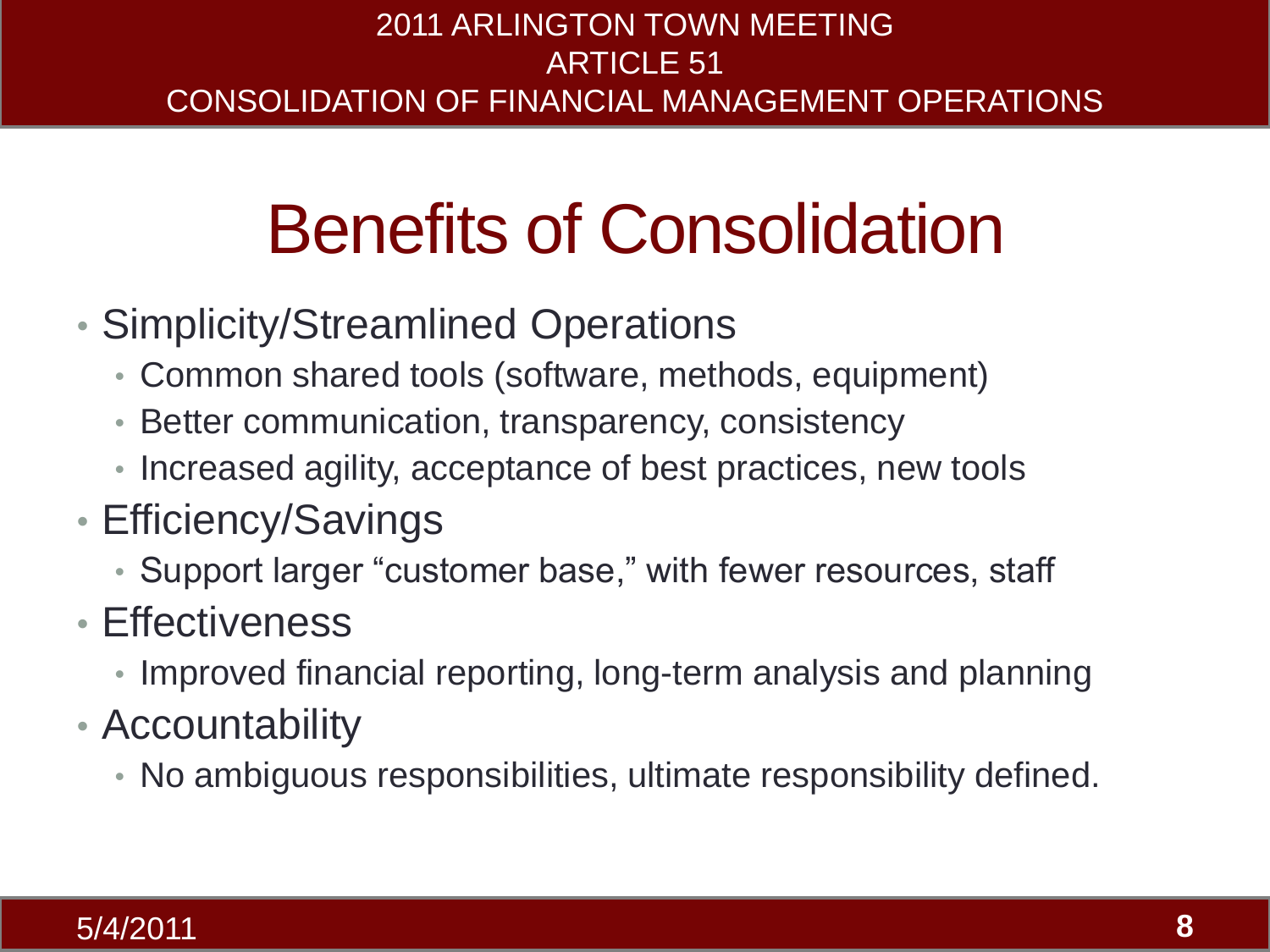### Town-School Consolidation *What to Expect*

- Balanced approach to town & school funding, better visibility of budget impact.
- Consistent, integrated forecasting, reporting and crosschecking.
- Not a policy-making authority budget authority stays with the School Committee.
- Frees up school leadership to spend more time concentrating on issues relating to teaching and learning, less time answering financial information requests.
- Productivity benefits and savings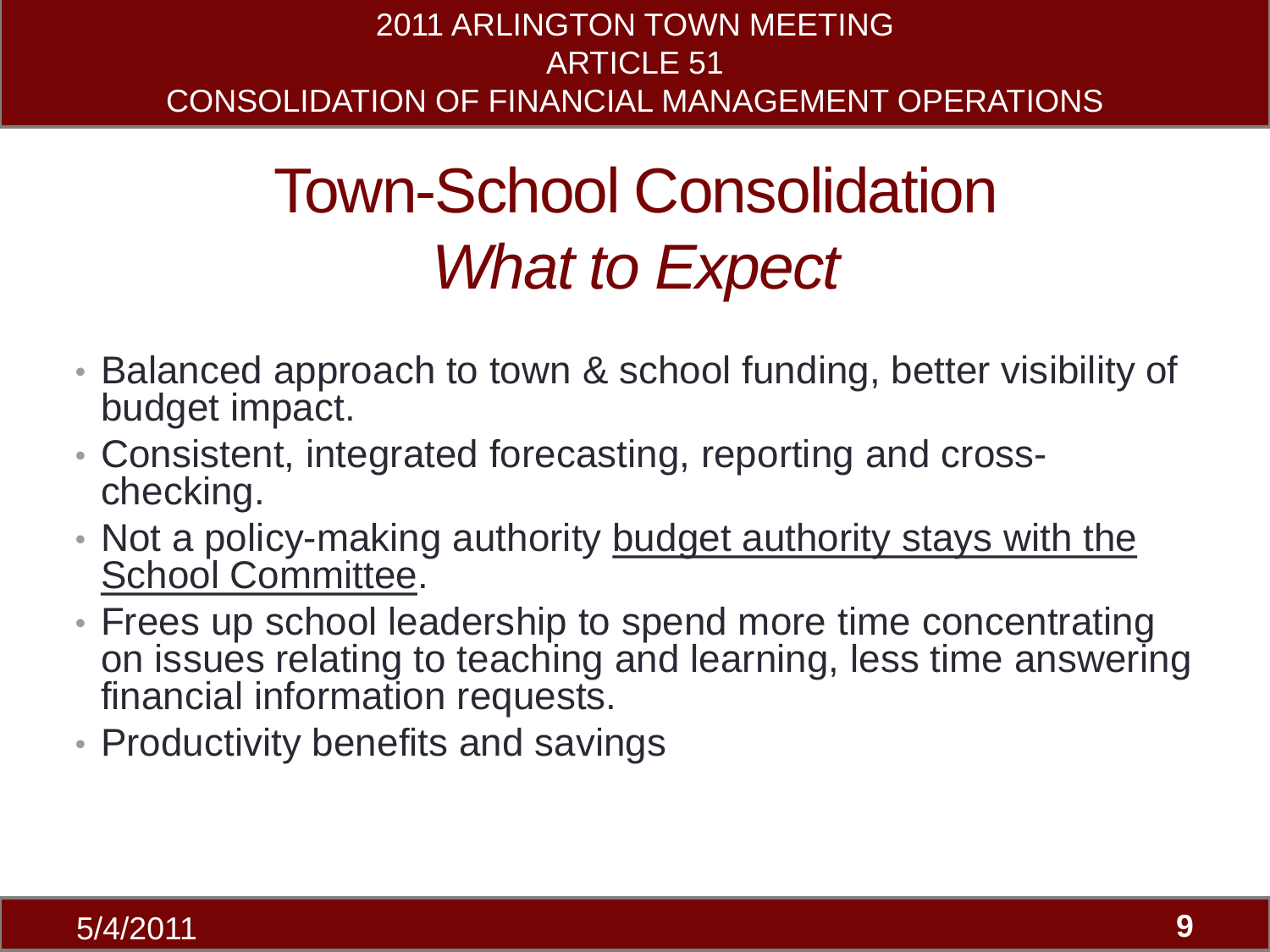### Town-School Consolidation *Steps to get there*

- 2011 Town Meeting indicates support for consolidation and directs the Town Manager to lead a task force to consider all options and return to 2012 with an implementation plan.
- 2012 Town Meeting considers the proposal and votes to accept under the terms of G.L. c. 71, §37M (as accepted by 2010 ATM, Article 33)
- School Committee accepts by majority vote (2012).
- Ballot question ultimately required to transition from elected to appointed position.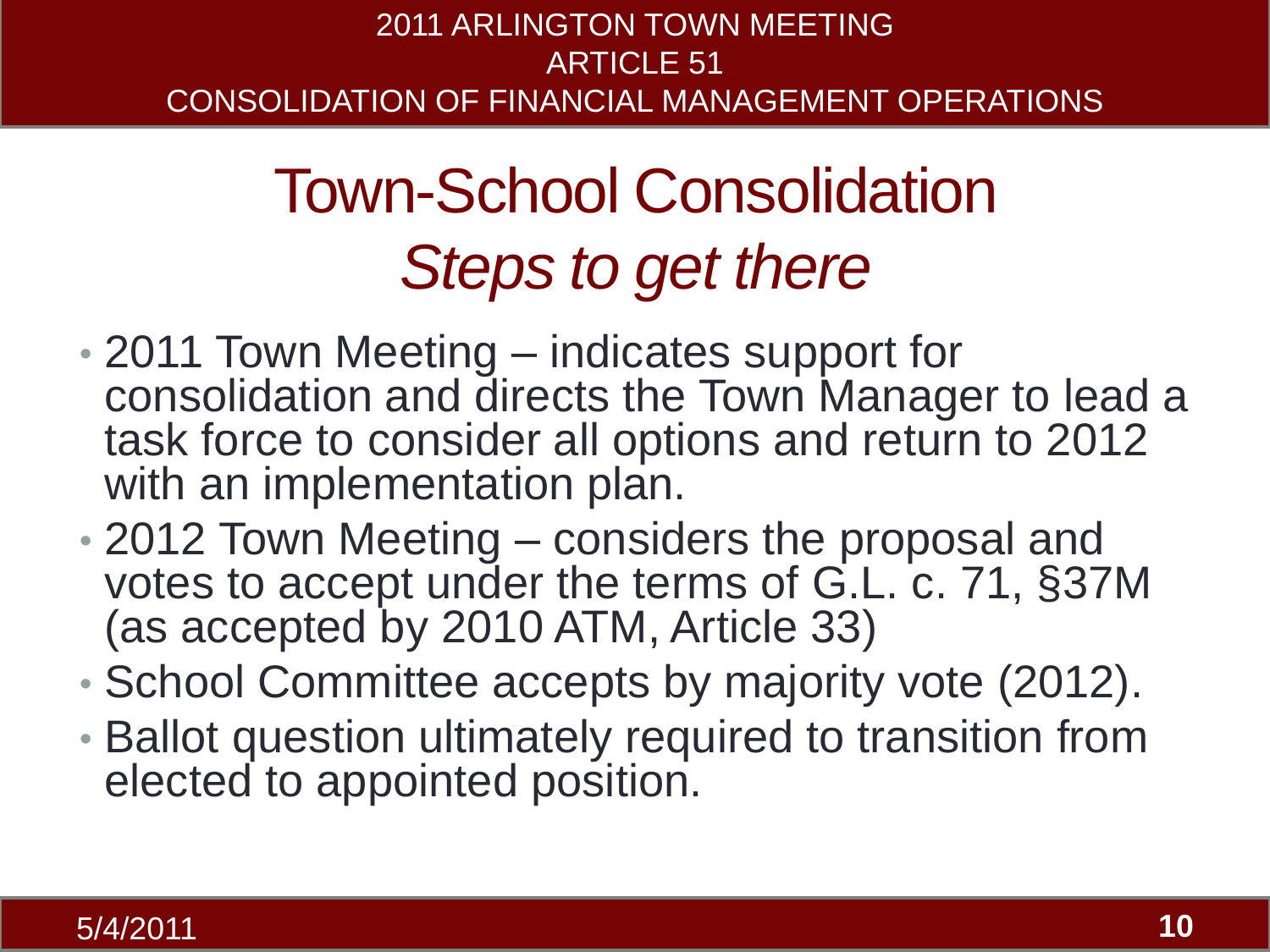#### **Chapter 71 - Section 37M**

Consolidation of administrative functions with city or town

- Section 37M. (a) Notwithstanding the provisions of chapter forty-one or chapter seventy-one or any other special or general law to the contrary, any city or town which accepts the provisions of this section may consolidate administrative functions, including but not limited to **financial**, personnel, and maintenance functions, of the school committee with those of the city or town; provided, however, that such consolidation may occur **only upon a majority vote of both the school committee** and in a city, the city council, with approval of the mayor required by law or in a town, the **annual town meeting** or in a town with no town meeting, the town council.
- (b) Notwithstanding any general or special law to the contrary, a decision to consolidate functions pursuant to paragraph (a) of this section may be revoked by a majority vote of either the school committee of the city or town, or the city or town, or both as such vote is described in said paragraph (a).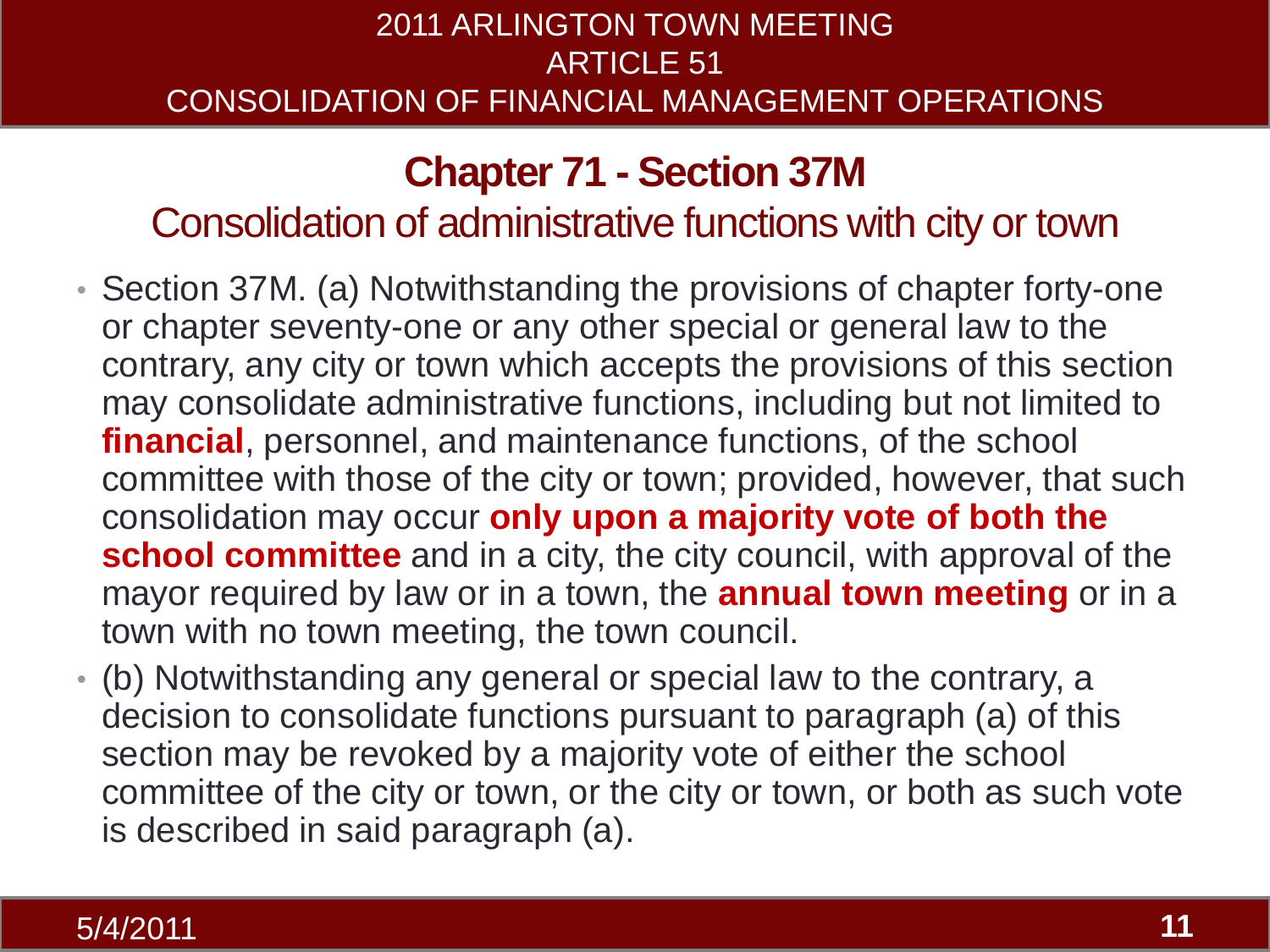### Benefits of Appointed Position

- Position is professional, not political; not a policy making entity.
- Qualifications larger applicant pool, rigorous interview process
- Accountability annual performance reviews, greater visibility, immediate resolution of problems
- Collaboration on equal footing with other functional managers – part of a team working together, sharing resources
- 51 out of 55 Massachusetts towns with populations over 30K have appointed treasurers.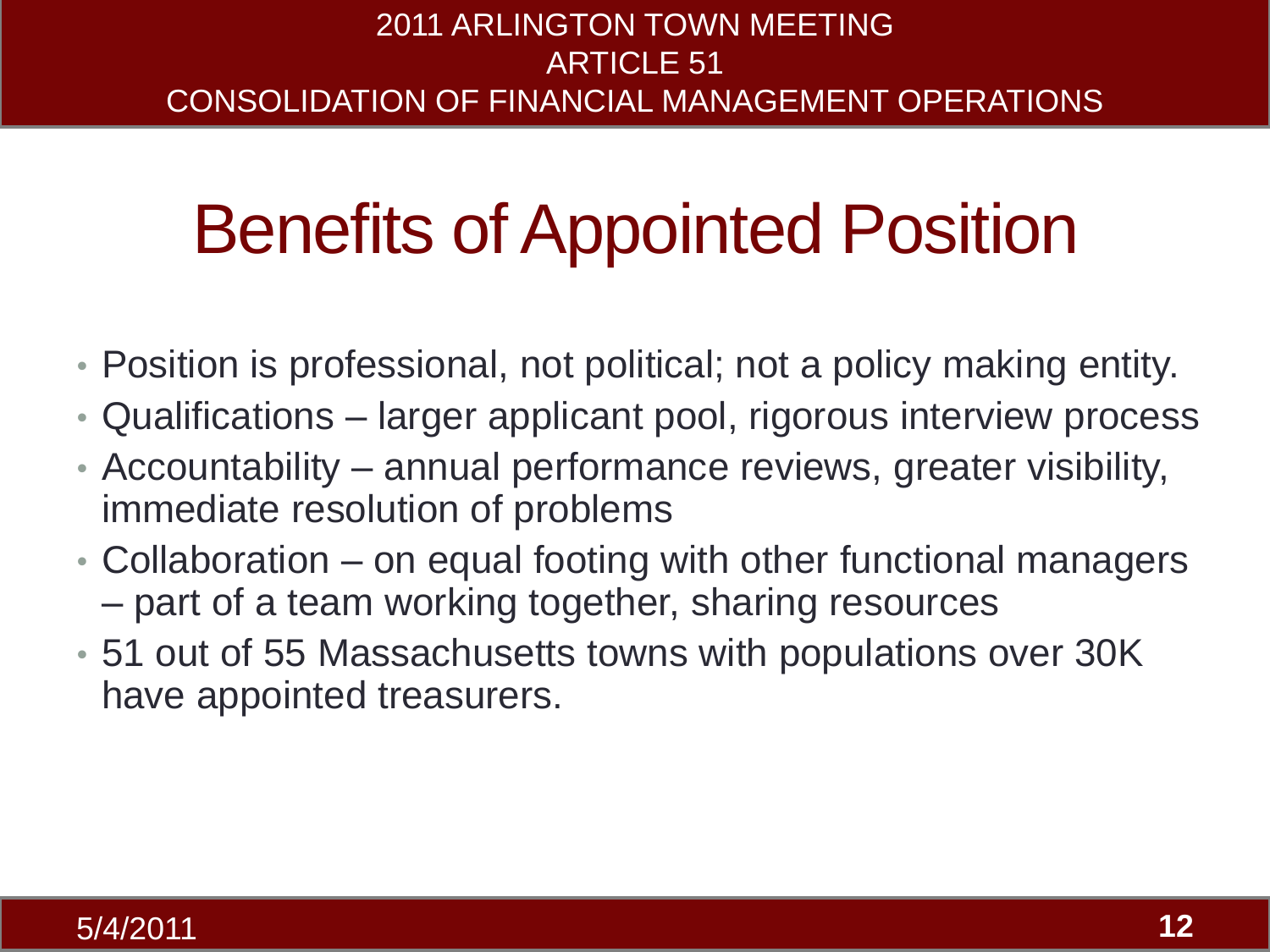### Transitioning Elected to Appointed *How?*

#### **General Laws**

- Converting Offices from Elected-to-Appointed: MGL c. 41, §1B
- Authorize Selectmen to Appoint Assessors: MGL c. 41, §25
- Authorize Selectmen to Act as, or Appoint, Other Town Officers: MGL c. 41, §21
- Establish a Municipal Finance Department: MGL c. 43C
- Adopt, Revise and Amend City and Town Charters: MGL c. 43B

#### **Special Act**

• Enacted by the General Court, Special Acts create or revise charters and enable cities and towns to act in other ways to reorganize municipal government.

*We will be working with the Mass. Dept. of Revenue, Division of Local Services, Technical Assistance Section*

#### 5/4/2011 **13**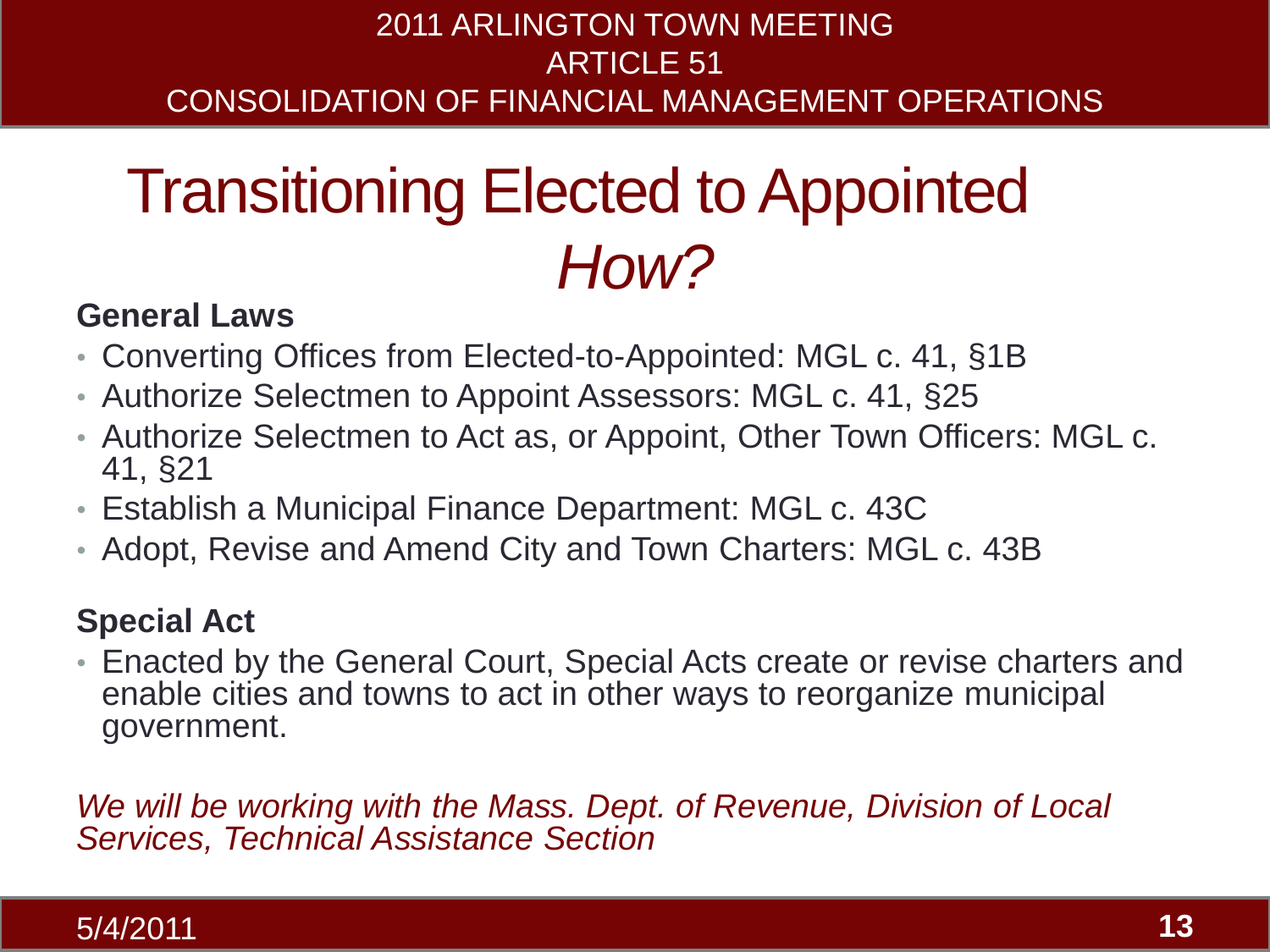# Please support the Selectmen's recommended vote on Article 51.